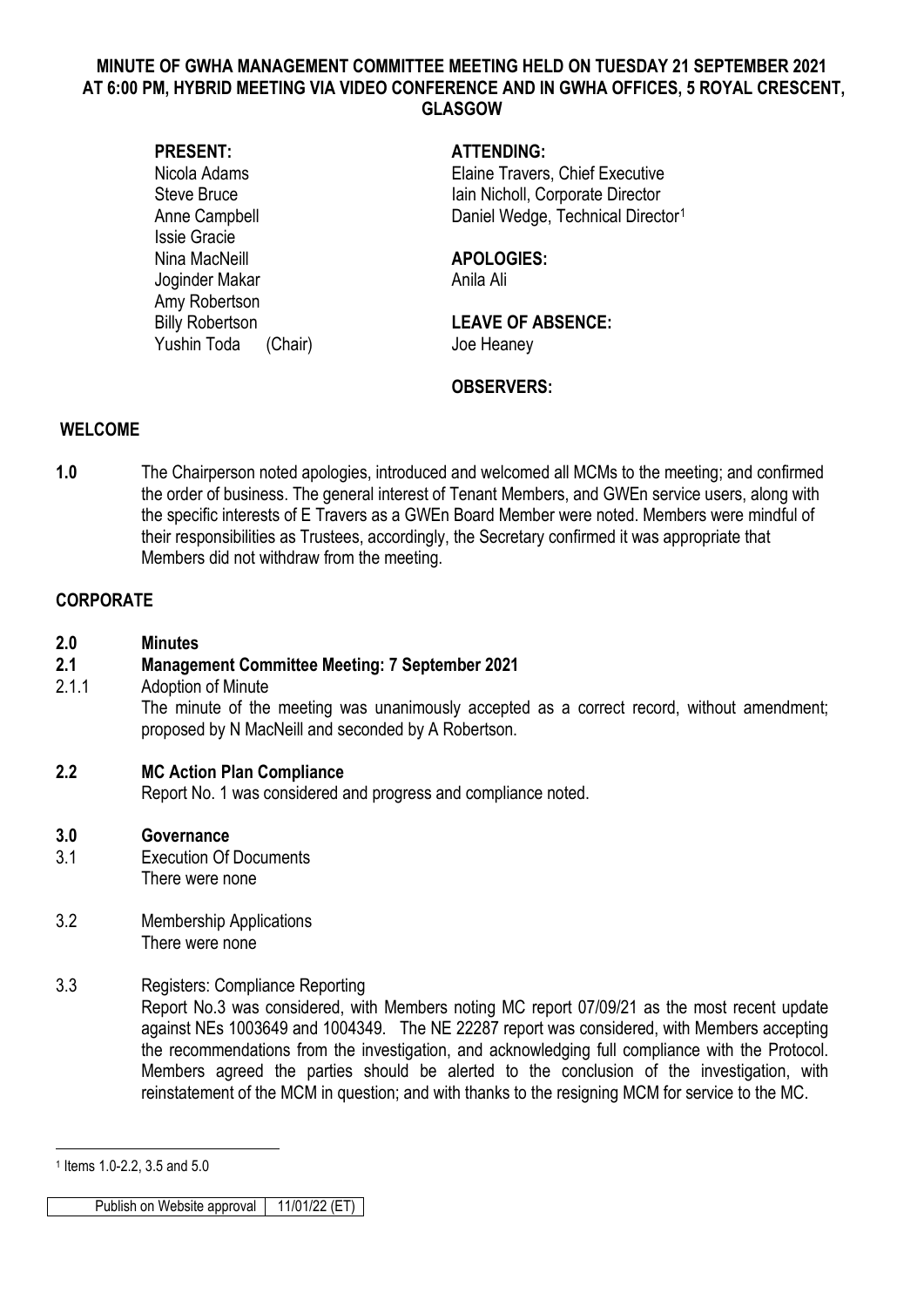There were no EPBs, SAR, FOI or EIRs to report; and scrutiny of the H&S Register (non-NEs) was remitted to Sub-Committees as appropriate.

# 3.4 Strategy Review Planning

Report No. 4 was considered. Members agreed the principles for optimising the programme through one (remote) session on Tuesday, 26/10/21, with the Agenda to be finalised early October to reflect the pertinent strategic matters.

#### 3.5 Health & Safety Compliance Report No. 5 was considered, with performance and actions and ongoing covid-19 service controls noted in the context of Member's statutory responsibility for H&S. Optimising ventilation was highlighted by a MCM as an additional, important covid control; and, reflecting the age profile of the Hyndland residents, there was agreement to explore potential for a local defibrillator.

#### 3.6 OSCR Trustee Duties Compliance Report No. 6 was considered. Members acknowledged their duties and responsibilities as Charity Trustees and confirmed full compliance with OSCR's guidelines.

# 3.7 Annual Assurance Statement 2021

Report No.7 was presented, with reference to the SFHA toolkit, and examples of material noncompliances as reported by RSLs in the 2020 statements. A summary of GWHA's evidence bank was reviewed alongside a draft statement for 2021, with note to the live NEs; the recently approved Equalities and Human Rights Strategy; and covid/BREXIT impacts on the EESSH and SHQS compliance projects. Mindful of the AAS submission timeline, Members agreed flexibility to finalise the Statement on receipt of the impending systems audit report, and ideally with insight from the SHR regulatory status review.

# **4.0 Finance**

4.1 Management Accounts to 31 July 2021

Members considered Report No. 8, approving unanimously the Management Accounts, acknowledging the positive outturn, as anticipated, and noting:

- **D** Ongoing covid service curtailment influencing management expenses and surplus;
- Strong financial viability; fully cashed backed net current assets; and lender covenant compliance.

In response to MCM queries, the following was confirmed:

- **Figure 1** Frequency of reporting aligned to MC schedule, and consented by lenders.
- Regeneration services provided via SLA (not capitalised)
- Capitalised spend to be referenced in future reporting
- 4.2 Treasury Management Policy

Report No.9 was considered, with Members reflecting on 2020/21 performance and compliance, and endorsing the risk averse approach. Members noted the marked increase on interest received on investments, and loan account interest exceeding target; and, alert to the financial climate and forecasts, approved unanimously the Policy, PIs and externally validated financial institutions for 2021/22.

## 4.3 SHAPS: Financial Strength Assessment

Members considered Report No.10, acknowledging trends, ongoing sound performance and continued low risk assessment. The 2020 balance sheet data entry was corrected from 0.17 to 1.88.

## **SERVICES**

## **5.0 Technical**

5.1 EESSH 2 Impact Evaluation

Report No.11 was considered, with Members noting current and projected EESSH compliance, and